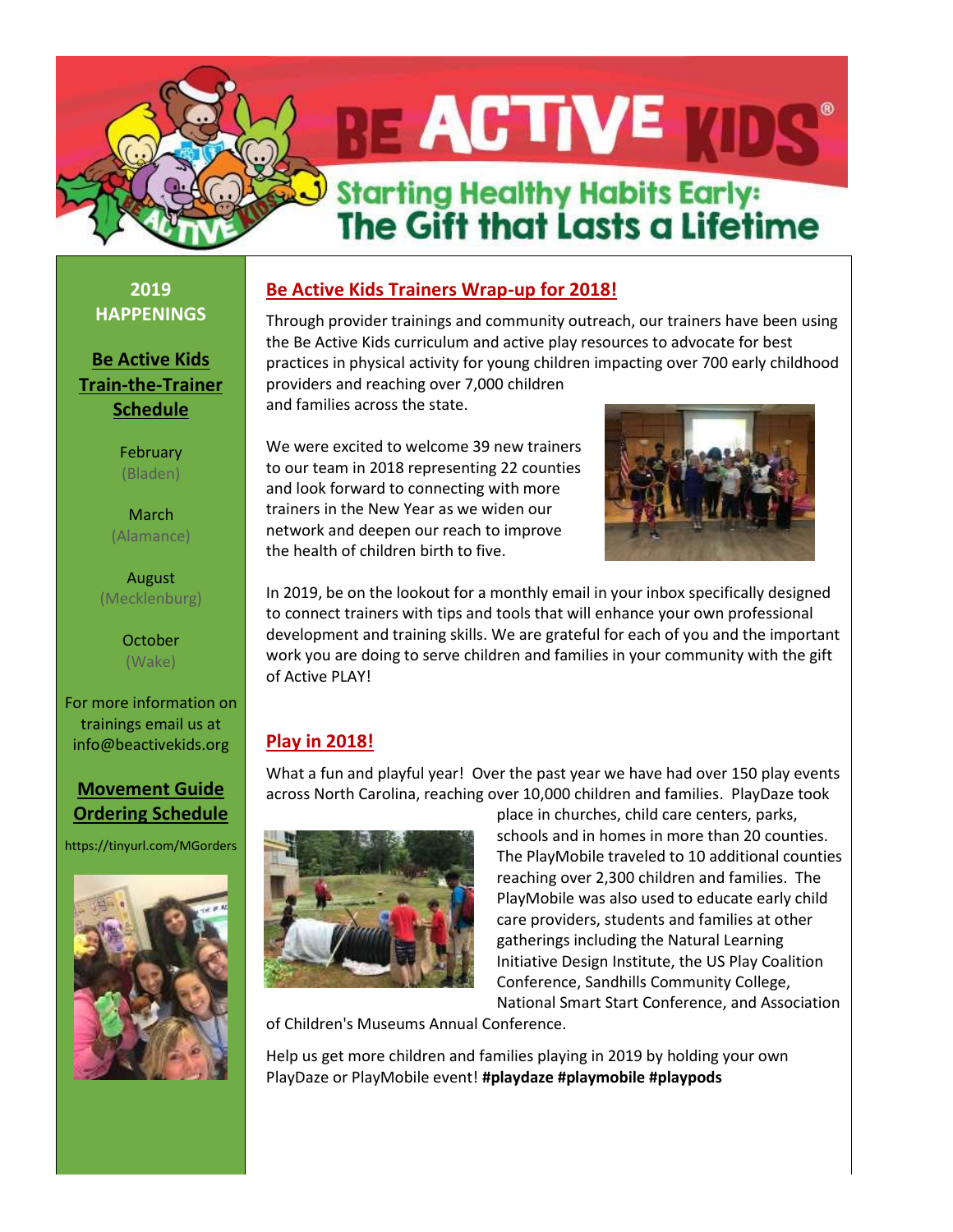#### **Conferences**

ASK Conference Feb. 23rd

CCR&R March  $12^{\text{th}}$  -  $13^{\text{th}}$ 

US Play Coalition Conference March 31<sup>st</sup> - April 3<sup>rd</sup>



#### Smart Start Conference April 29<sup>th</sup> - May 2<sup>nd</sup>

ECPAI May  $20^{th}$  -  $22^{nd}$ 

NCAEYC Conference September 12<sup>th</sup> - 14<sup>th</sup>



#### **Partnering with Shape NC**



Over the course of 2018, Be Active Kids has been a key partner in the implementation of the Shape NC initiative which provides comprehensive prevention of early childhood obesity. Be Active Kids has:

- Completed site visits for 40 centers to review their physical activity practices inside and outside
- Developed resources to help providers choose and utilize appropriate portable play equipment
- Trained Shape NC coaches and technical assistants in the Be Active Kids Movement Guide
- Created age appropriate portable play equipment packages for all infant, toddler, and preschool classrooms involved in the Shape NC initiative
- Provided loose parts trainings and example PlayDaze events for all those involved in the Shape NC initiative

Be Active Kids will continue to partner with Shape NC in the years to come.

#### **Tips for the Season!**

Tis the season to eat, drink, and be merry! Throughout the month and into the New Year many of us will be off of our routines of healthy eating and being active. Here are a few tips to stay healthy during the holidays:

- When shopping, don't fight for the closest parking spot. Park further out in the parking lot and log a few more steps.
- Make an appointment each day to take at least 30 minutes to be active.
- Make a "no dumping" food rule at work. Ask co-workers not to bring in unhealthy snacks or desserts that they don't want at home.
- Eat a small healthy snack before going to social events so you won't be so hungry.
- Share a meal if you are going out to eat. Portion sizes at most restaurants are more than a serving.
- Drink plenty of water and avoid sodas and sugary juices.
- Take a break from the hustle and bustle and just goof off, play, connect!



#### **What's New in 2019!**

As with all things in life, Be Active Kids will have some changes in 2019. First, we will begin the New Year with a new campaign, Be Active with Blue. The **#beactiveblue** campaign will strive to help children, providers and families be more active through our caring cub, Blue. It will include blogs, physical activity resources, social media challenges, spotlights, and even nutrition information. Blue will be traveling across North Carolina rewarding people for being active, so keep being active in your communities and see if Blue can spot you!

#### **#caughtbeingactive #wheresblue**